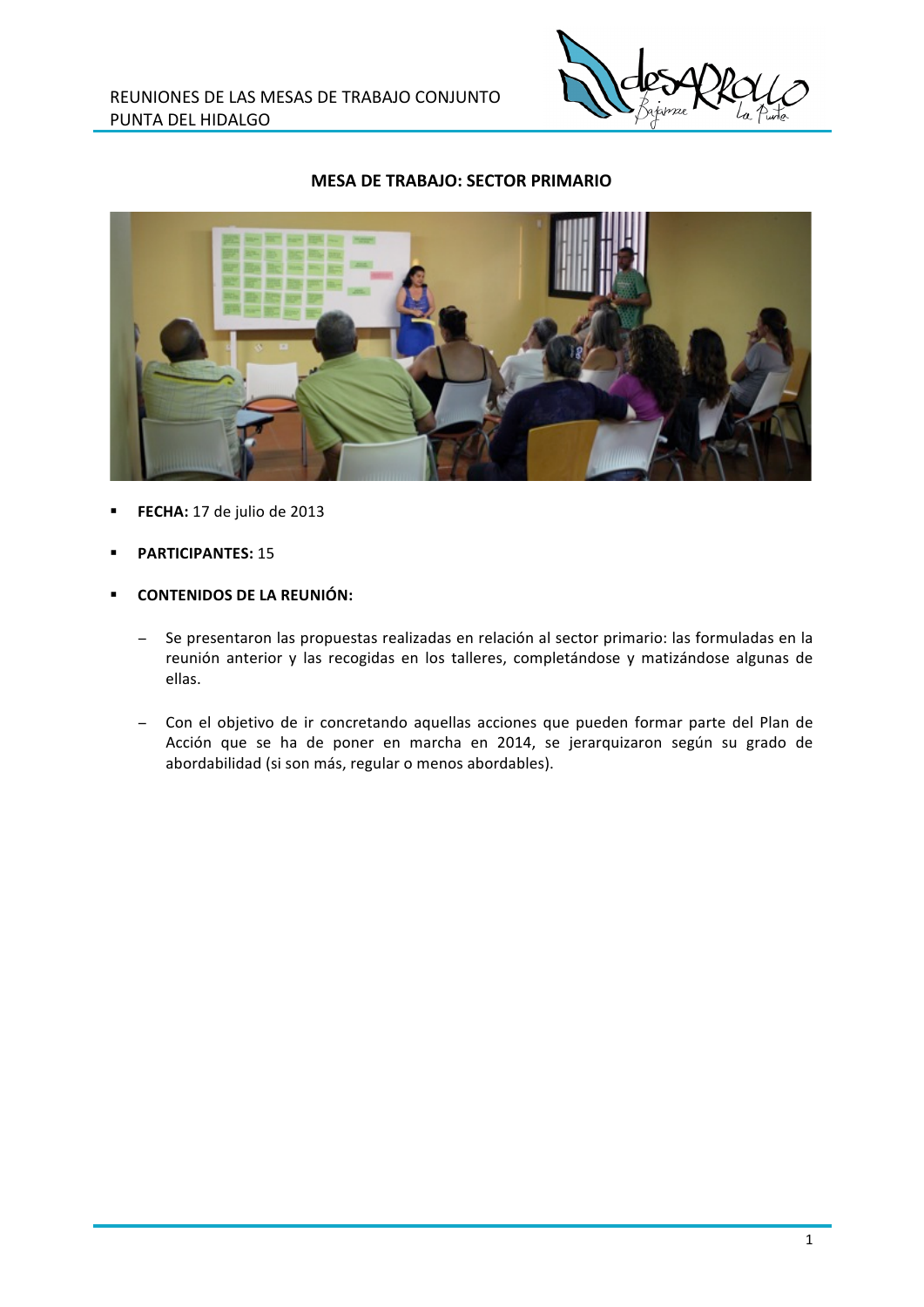

| MÁS ABORDABLES (PARA 2014) | $\qquad \qquad -$<br>$\overline{\phantom{0}}$<br>$\qquad \qquad -$<br>$\qquad \qquad -$<br>$\qquad \qquad -$<br>- | Mayor control de las artes de pesca. Pesca con anzuelo, tambor y nasa de<br>camarón. Túnidos y carnada de túnidos.<br>Estudio de la cantidad y calidad disponible de agua.<br>Facilitar la distribución de los productos, creando un mercadillo de fin de<br>semana y aprovechar los puntos de venta existentes.<br>Punto de primera venta para la pesca.<br>Controlar el cloro para las piscinas (se come los erizos y el musgo).<br>Visitas organizadas a las granjas.<br>Más control sobre los vertidos.<br>Crear un censo de terrenos inactivos de personas interesadas. |
|----------------------------|-------------------------------------------------------------------------------------------------------------------|------------------------------------------------------------------------------------------------------------------------------------------------------------------------------------------------------------------------------------------------------------------------------------------------------------------------------------------------------------------------------------------------------------------------------------------------------------------------------------------------------------------------------------------------------------------------------|
|                            | -                                                                                                                 | Puerto y acceso en condiciones. Con posibilidad de descargar el pescado y<br>cargar el combustible.<br>Limpieza (Cofradía) instalación y recogida de fondeos.                                                                                                                                                                                                                                                                                                                                                                                                                |
|                            | $\qquad \qquad -$                                                                                                 | REDACTAR UNA PROPUESTA QUE CONTENGA LAS SIGUIENTES IDEAS:<br>Sensibilización para el consumo de productos de la zona.<br>Que las administraciones establezcan controles para productos ilegales.<br>٠<br>Información a los establecimientos sobre la venta de productos ilegales<br>٠<br>(Sanidad).                                                                                                                                                                                                                                                                          |
|                            |                                                                                                                   | Especificar la procedencia de los productos: trazabilidad.<br>٠<br>Que las empresas compren productos locales (calidad al<br>٠<br>consumidor/visitante).<br>Potenciar el plátano, la miel<br>$\bullet$<br>REDACTAR UNA PROPUESTA QUE CONTENGA LAS SIGUIENTES IDEAS:<br>Cursos de iniciación y Escuela Taller que ponga en cultivo parcelas<br>٠<br>abandonadas.                                                                                                                                                                                                              |
|                            |                                                                                                                   | Fomentar la agricultura y la ganadería ecológica (control de plagas).<br>٠<br>Habilitar los terrenos vacíos creando huertos urbanos para autoconsumo.<br>٠<br>Incentivos para que los propietarios pongan sus terrenos en producción.<br>٠                                                                                                                                                                                                                                                                                                                                   |
| DABLES<br>REGULAR ABOR     |                                                                                                                   | Crear y rehabilitar balsas, presas y galerías (Janidú).<br>Crear una red de canales para llevar el agua y asegurar el riego a 300 m de<br>altitud.                                                                                                                                                                                                                                                                                                                                                                                                                           |
|                            |                                                                                                                   | Agilizar burocracia para crear ganaderías.                                                                                                                                                                                                                                                                                                                                                                                                                                                                                                                                   |
|                            |                                                                                                                   | Arreglar los accesos a las explotaciones ganaderas.                                                                                                                                                                                                                                                                                                                                                                                                                                                                                                                          |
|                            |                                                                                                                   | Crear una central de compra y venta o alquiler de aperos, maquinaria                                                                                                                                                                                                                                                                                                                                                                                                                                                                                                         |
|                            |                                                                                                                   | Apoyar iniciativas para la transformación de productos artesanales.                                                                                                                                                                                                                                                                                                                                                                                                                                                                                                          |
|                            |                                                                                                                   | Que se promocione la pesca, realizando talleres y otras actividades.                                                                                                                                                                                                                                                                                                                                                                                                                                                                                                         |
|                            |                                                                                                                   | Club de buceo, de pesca, de pesca deportiva.                                                                                                                                                                                                                                                                                                                                                                                                                                                                                                                                 |
| ABORDABLES<br><b>MENOS</b> | $\qquad \qquad -$                                                                                                 | Reutilizar aguas depuradas.                                                                                                                                                                                                                                                                                                                                                                                                                                                                                                                                                  |
|                            |                                                                                                                   | Auditoría, liquidación y nueva cooperativa.                                                                                                                                                                                                                                                                                                                                                                                                                                                                                                                                  |
|                            |                                                                                                                   | Crear figuras de protección para algunos productos.                                                                                                                                                                                                                                                                                                                                                                                                                                                                                                                          |
|                            |                                                                                                                   | Reserva para la pesca (itinerante, durante 2 años) con ventanas para la pesca<br>deportiva.                                                                                                                                                                                                                                                                                                                                                                                                                                                                                  |
|                            |                                                                                                                   | Coordinación de los agricultores y de los productos, para mantener los precios.<br>Forraje local.                                                                                                                                                                                                                                                                                                                                                                                                                                                                            |
|                            |                                                                                                                   |                                                                                                                                                                                                                                                                                                                                                                                                                                                                                                                                                                              |